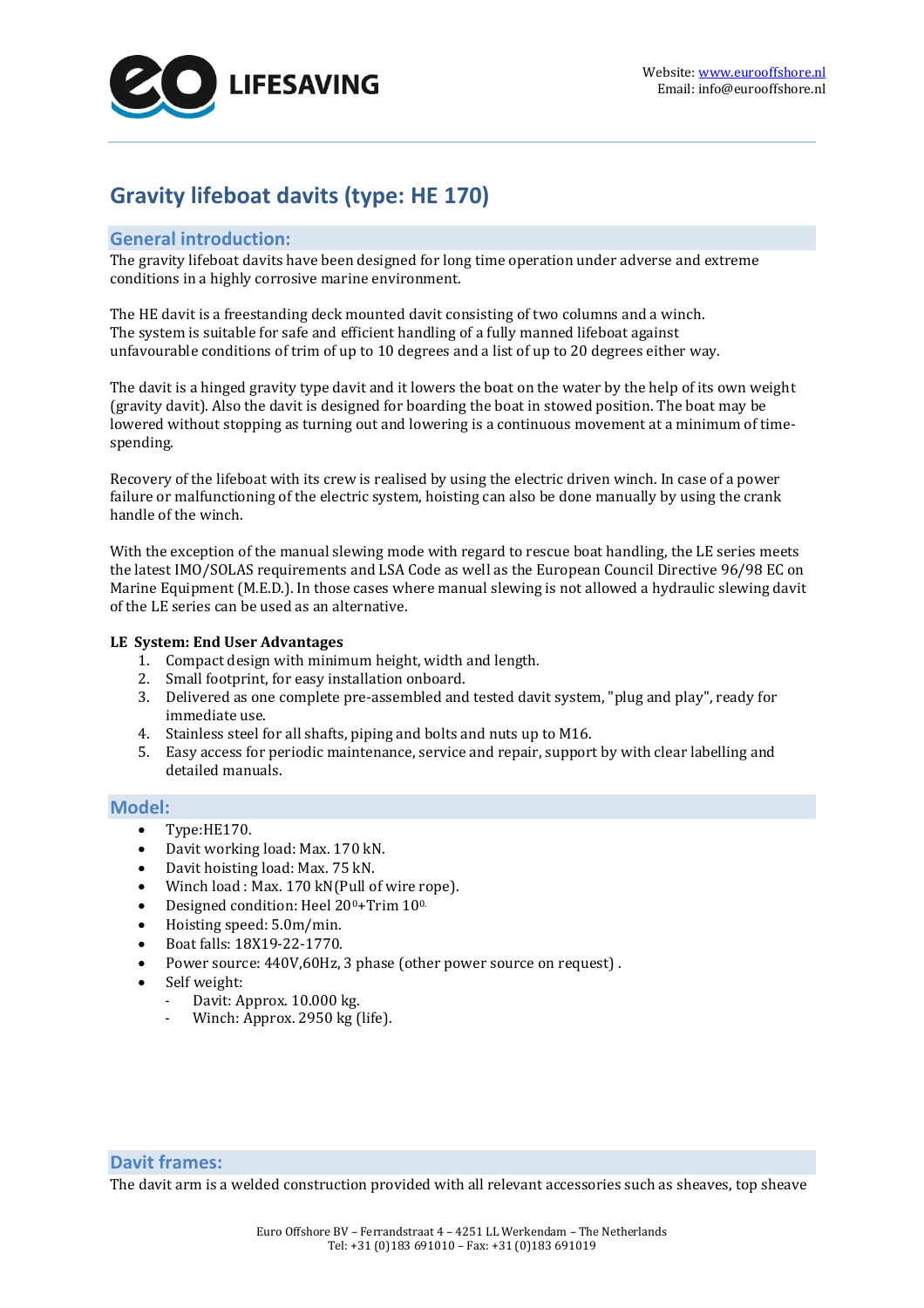

#### and lifting/maintenance eye.

# **Winch:**

Each davit will be supplied with an electric driven winch. The winch is a standard item and consists of the following main components;

- Closed gear casing:
- Built-on electric motor;
- Double winch drum with separate section for remote control wire;
- Speed reducer gear (conventional gear train);
- Centrifugal brake unit for gravity lowering;
- Stop brake of the "dead-man" type;
- Manual cranking gear with safety device;

## **Accessoires:**

Each davit system will be supplied with the following accessories:

#### **Electric controls**

- Limit switch of davit. (2 pieces).
- Limit switch of winch (1 piece).
- Remote control device.
- Strut and boat support.
- All necessary wire.
- Powerbox

#### **Wire rope**

 Galvanised non-rotating steel wire rope provided with thimble at one end and of sufficient length for lowering the rescue boat into the water;

## **Remote control parts**

- Stainless steel remote control wire of sufficient length;
- Handgrip for operating from within the lifeboat;
- Remote control sheaves:

## **Optional accessoires:**

The following accessories are to be seen as non-standard but can be supplied optionally:

- Gear oil
- Performing on-board test
- The davit is dismantled for shipment and needs to be installed on deck.
- Ladder.

## **Conservation:**

Unless agreed otherwise, all steelwork will be shot blasted to SA 2,5 and coated with one layer of 2 component epoxy primer. Dry film thickness 60-80 microns. This conservation is not suitable for outdoor storage for a long period of time.

## **Spare parts:**

Upon request a separate offer for the supply of spare parts can be prepared. A detailed spare parts list with drawings is included in the instruction manual.

## **Instruction manual:**

The davit is supplied with 3 sets of instruction/operation and maintenance manuals in the English